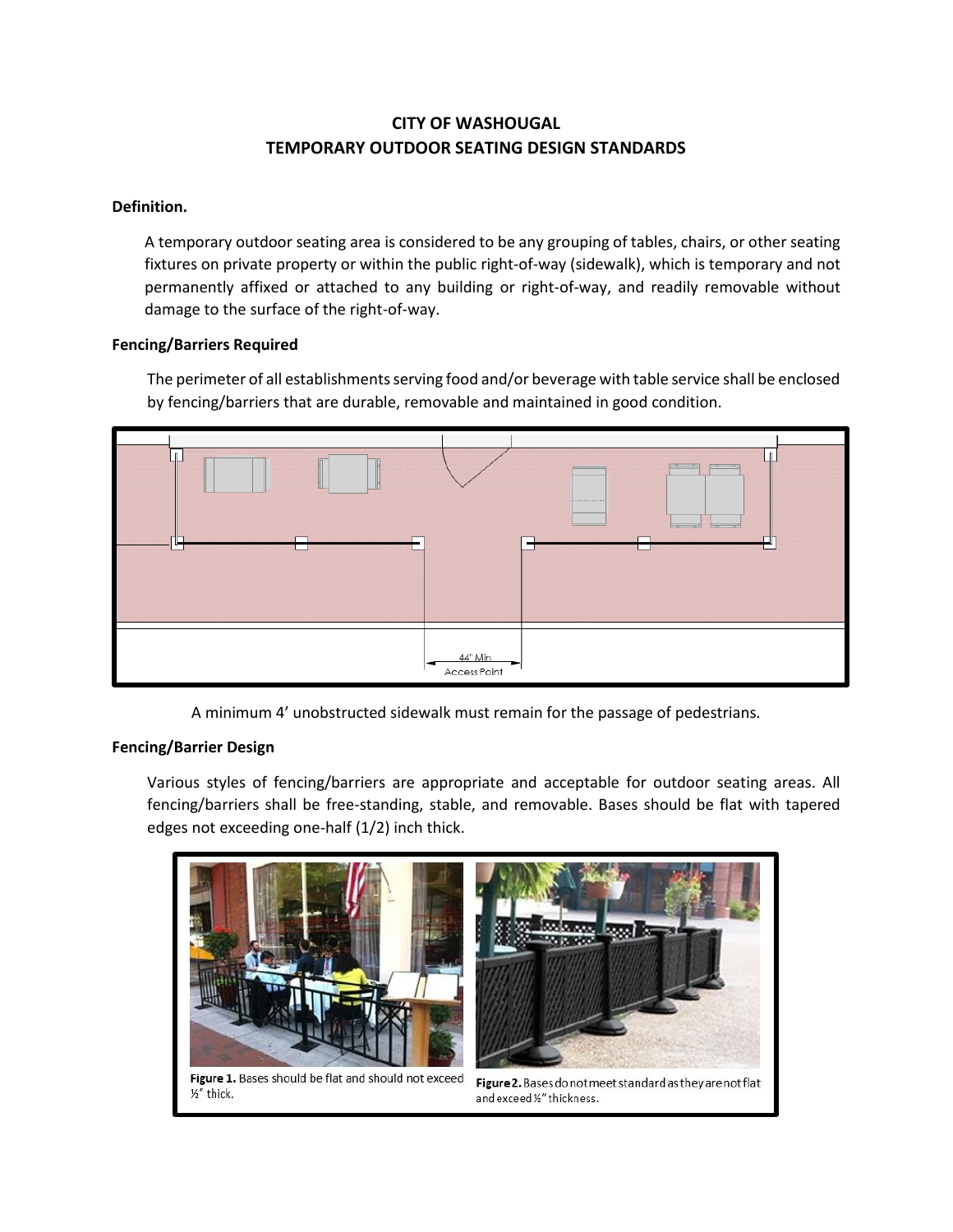#### **Types of Fencing/Barriers**

Sectional Fencing. Fencing segments may be placed end–to-end to give the appearance of a single fence. Footing shall be flat. Fencing shall be composed of painted or finished metal, painted or finished wood, cable, fabric, or metal chain or rope at least one (1) inch in diameter.



Figure 3. Finished wood sectional fencing appears as a single fence



Figure 4. This sectional barrier is constructed of metal and plexi-glass.



Figure 5. A traditional barrier, this black fence has flat footing.

Planters may be used as a barrier, but they shall not exceed three (3) feet in height, shall contain live plantings that do not exceed a total of six (6) feet in height, and shall be kept in clean condition.



Figure 6. Concrete planters with well-kept vegetation provide a barrier between outdoor seating and the pedestrian realm.



Figure 7. Raised planters with flat bases and low vegetation provide a barrier between outdoor seating and the pedestrian realm.

Prohibited Materials. While these guidelines are not meant to discourage unique and innovative approaches, the following specific materials are prohibited as use for fencing/barriers: chain link, buckets, flag poles, newspaper stands, waste receptacles, and cigarette urns.